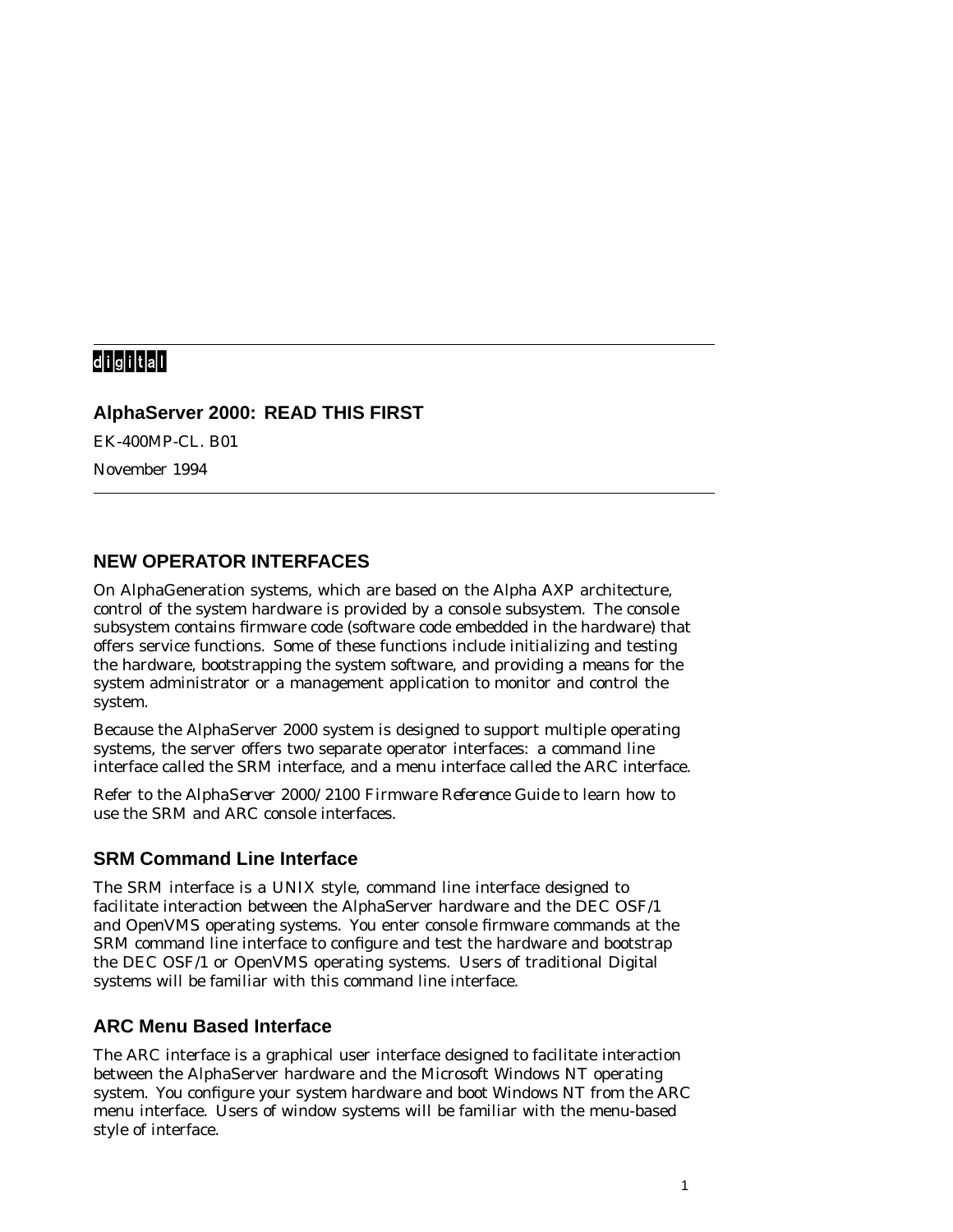#### **When to Switch Interfaces**

You can perform most console-related tasks from the interface designed to interact with your operating system. However, the console interfaces are designed so that you can easily switch between them. You will only need to switch between the interfaces in the following instances:

- If you are running DEC OSF/1 or OpenVMS and need to run the EISA Configuration Utility (ECU) or the RAID Configuration Utility (RCU), described below, you must switch to the ARC interface.
- If you are running Microsoft Windows NT and want to run the test command, you must switch to the SRM interface.

Refer to the *AlphaServer 2000/2100 Firmware Reference Guide* for instructions on switching between the interfaces.

## **CONFIGURATION UTILITIES**

If you add, remove, or configure EISA or ISA options, you must run the EISA Configuration Utility. The ECU is provided on two diskettes with your server system—a diskette for DEC OSF/1 and OpenVMS and a diskette for Microsoft Windows NT. The *AlphaServer 2000 Owner's Guide* explains how to run the EISA Configuration Utility.

If you purchased a StorageWorks RAID Array 200 Subsystem for your AlphaServer 2000 system, you must run the RAID Configuration Utility (RCU) to set up the disk drives and logical units. The RCU is provided on a diskette with the RAID subsystem kit. Refer to the *StorageWorks RAID Array 200 Subsystem Family Installation and Configuration Guide*, included in your RAID subsystem kit.

## **INIT COMMAND**

Whenever you reset the following SRM environment variables, you must initialize the system to put the new setting into effect.

auto\_action console language ocp\_text os\_type pk\*0\_fast pk\*0\_host\_id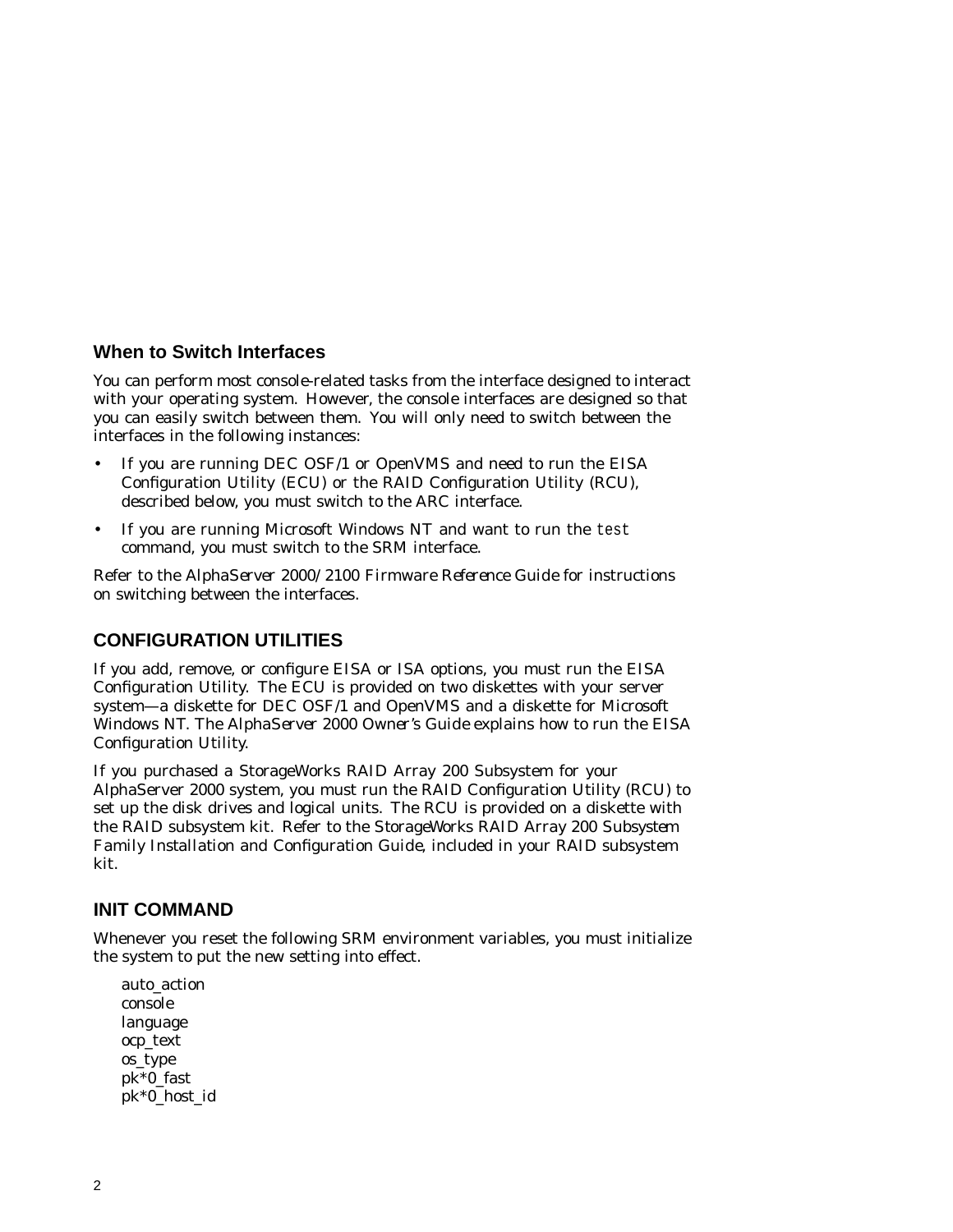To reset SRM environment variables, use the set command and initialize the system with the init command. For example, to change the device on which power-up output is displayed from a serial terminal to a graphics monitor, set the console environment variable to ''graphics'' and then enter the init command:

```
>>> show console
console serial
>>> set console graphics
>>> init .
   .
   . >>> show console
console graphics
```
The *AlphaServer 2000/2100 Firmware Reference Guide* explains the function of the environment variables.

#### **DEC OSF/1 REMOTE INSTALLATION SERVICES UTILITY RESTRICTION**

The remote installation services utility (RIS) on the AlphaServer 2000 system shipped with V3.0 of the DEC OSF/1 operating system is not supported on the network adapter designated as ewa. The remote installation services utility is supported on the network adapter designated as era. This problem has been fixed for releases of DEC OSF/1 later than V3.0.

This restriction applies only to the remote installation services utility. The network adapter functions properly on other system utilities. Local installation from the CD–ROM is supported.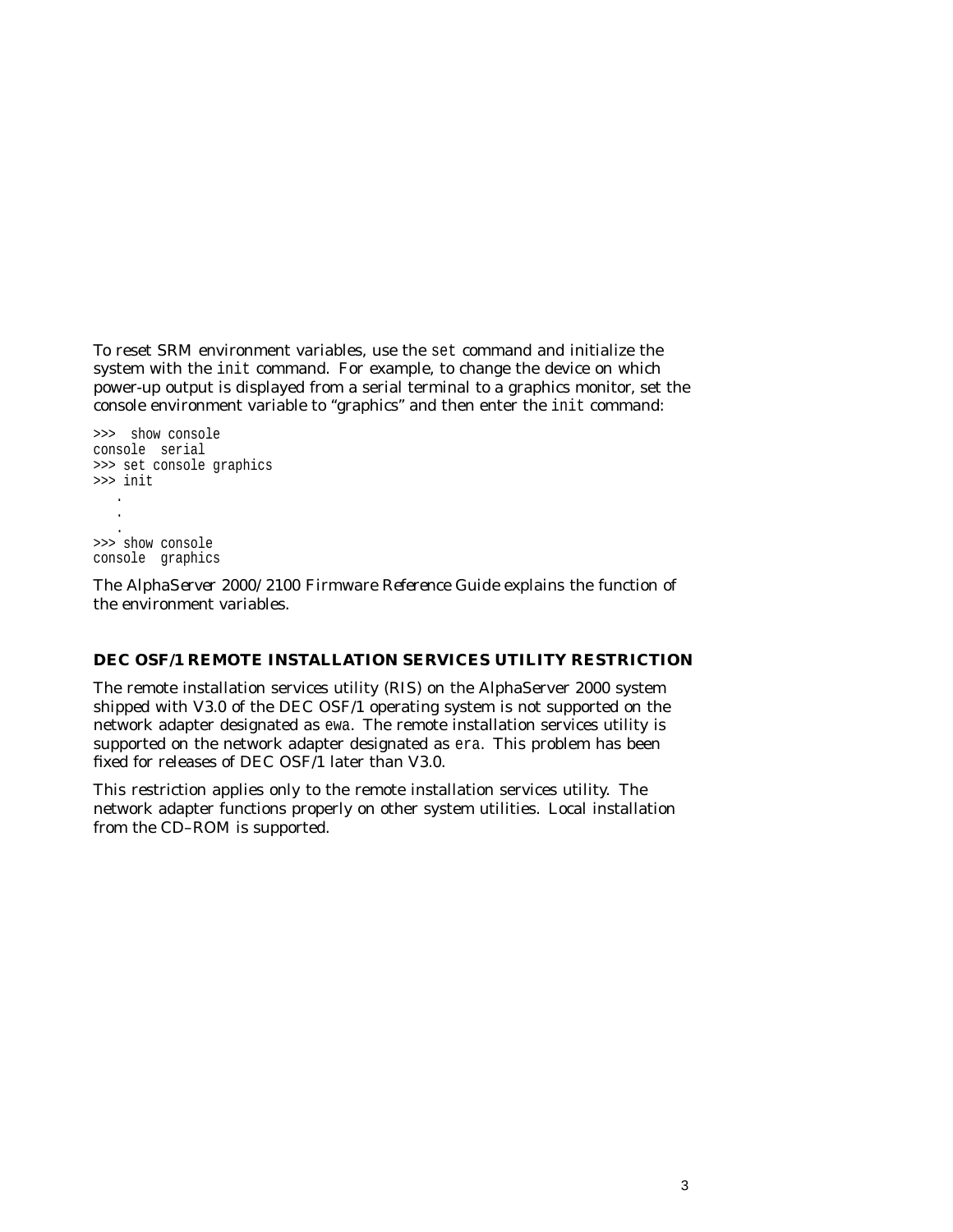## **OPENVMS PATCH KIT**

If you are running OpenVMS on your AlphaServer 2100 system, you must install a patch kit that is provided on a diskette (Volume Label AXPDRIV02). The patch kit addresses the following problems:

- The LK411 Rev B01 keyboard is not recognized by the device driver, and certain keys fail to function or function incorrectly.
- Some systems have halted with the message Machine check in PALmode. You cannot obtain a crash dump of this problem.
- The patch corrects a timing problem in the script code for the SCSI drivers and provides support for RZ28B drives on the 810 SCSI controller.

## **Contents of Patch Kit**

- Kit Name: AXPDRIV02\_061
- Kit Description: Applies to OpenVMS AXP V6.1
- Files patched or replaced:

SYS\$LOADABLE\_IMAGES:SYS\$CPU\_ROUTINES\_0902.EXE (new image) SYS\$LOADABLE\_IMAGES:SYS\$GQADRIVER.EXE (new image) SYS\$LOADABLE\_IMAGES:SYS\$PKEDRIVER.EXE (new image) SYS\$LOADABLE\_IMAGES:SYS\$PKTDRIVER.EXE (new image)